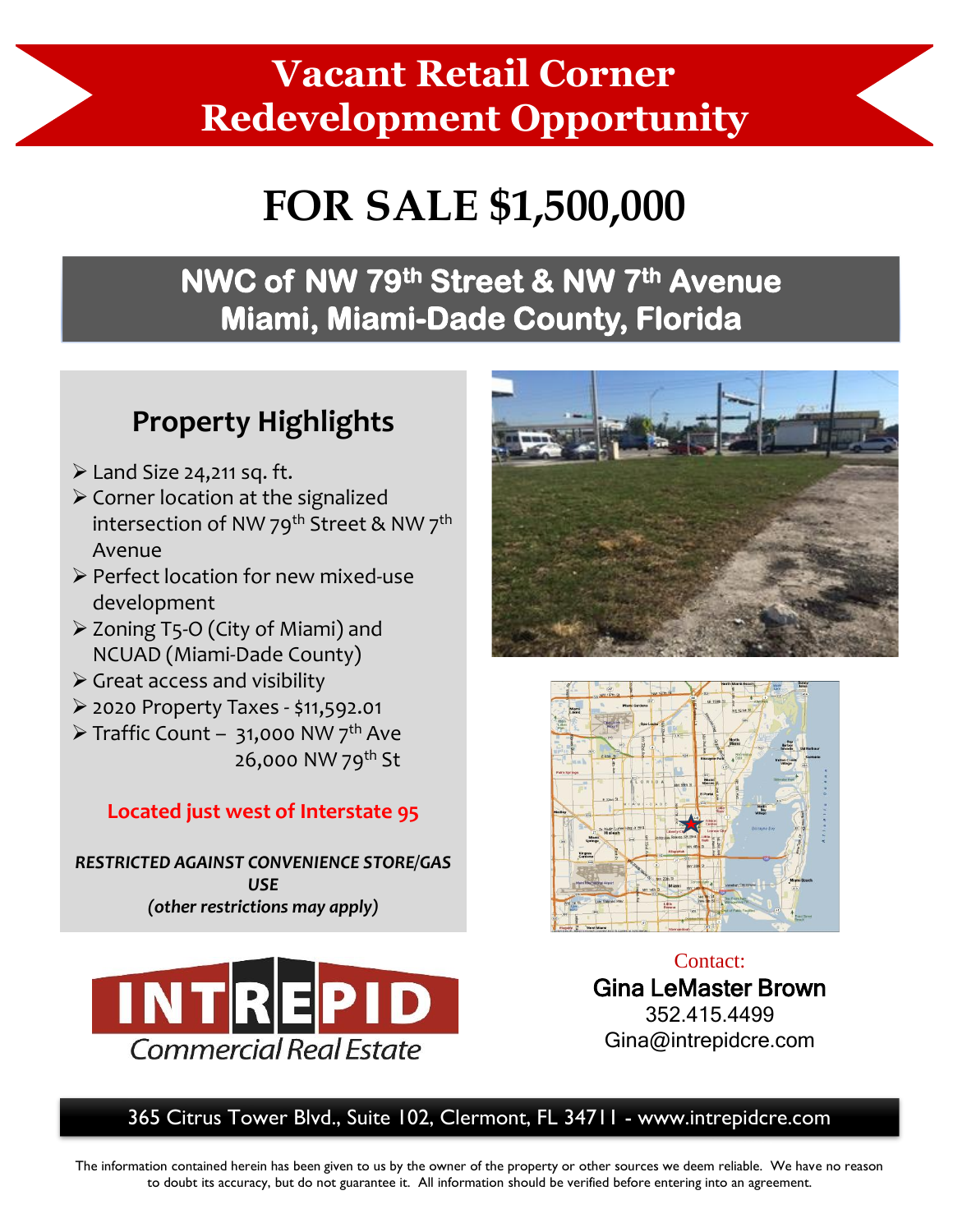## **Overhead Aerial**





**Contact** Gina LeMaster Brown 352.415.4499 Gina@intrepidcre.com

365 Citrus Tower Blvd., Suite 102, Clermont, FL 34711 - www.intrepidcre.com

The information contained herein has been given to us by the owner of the property or other sources we deem reliable. We have no reason to doubt its accuracy, but do not guarantee it. All information should be verified before entering into an agreement.